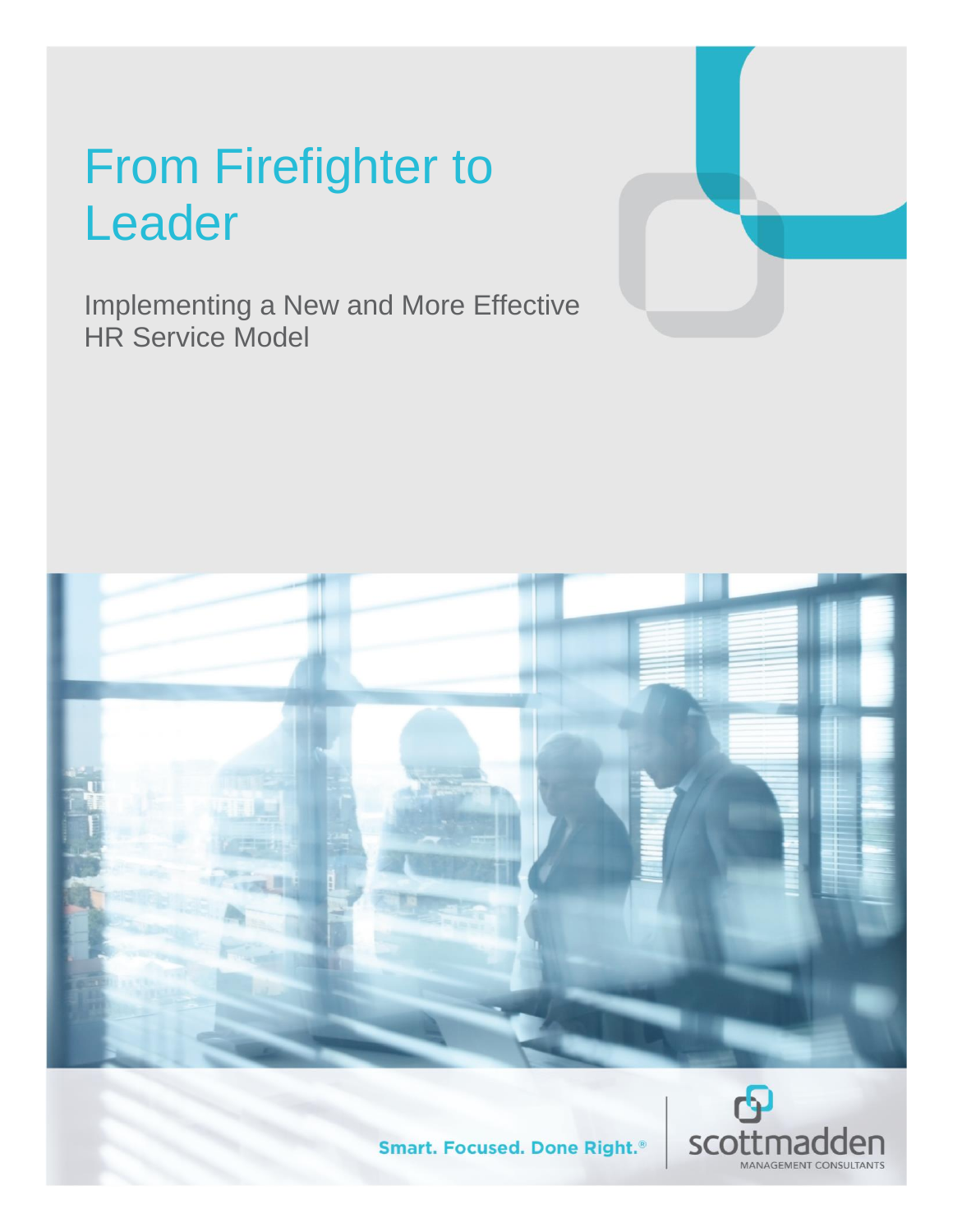One of the best ways for HR organizations to create business impact is through a strong, efficient HR delivery model. Tremendous innovation in HR services has created opportunity to transform employee experiences and add greater value to the business. Yet, too many HR leaders are working within an outdated framework that seems to be collapsing under its own weight.

There is a better way forward. The siloed and vertical model of traditional HR can be left behind and a new, more responsive HR model built in its place.

A more proactive, effective service design delivers dynamic and sustainable results. With some planning, HR leaders who adopt this new model can transform their offerings, better deploy their staff, and redefine their overall roles within their organizations.

## **A NEW DESIGN FOR HR SERVICES**

HR is increasingly being recognized as a powerful strategic resource. Yet, it is still surprising how many organizations have not adopted the best practices approach—or have only done so in a haphazard manner.

To promote and design this new, more effective service discipline, you'll need to fully understand how it contrasts with the traditional model, how the model is structured, and how it benefits your organization, both directly and indirectly.

#### **A Three-Part System**

The optimal HR structure consists of three key components: First, **field HR**, including HR business partners, to provide strategic support to business leaders and managers, on site through business partners; second, **Centers of Expertise (COE)** for functional or technical support in areas like total rewards and talent acquisition and leadership development; and third, **service centers** to support the organization's main employee base. Figure 1 outlines the roles of each of the three components.



1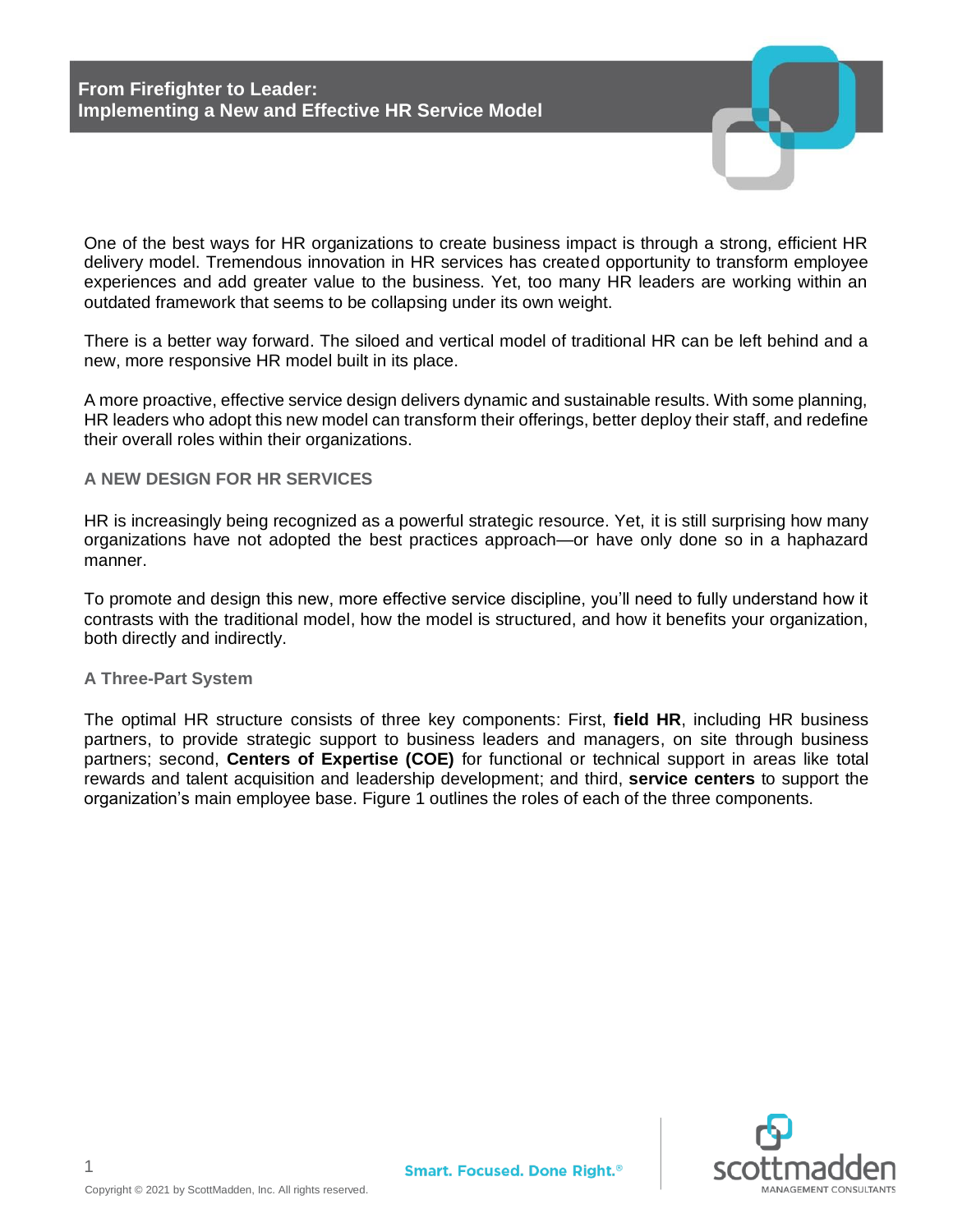# *Figure 1: Three Key Components of HR*



With this three-part foundation, problems are more easily or quickly resolved—since the right HR staff are deployed at the right juncture. For example, if a sales team is not working well, field HR staff coordinate with the business manager to identify solutions—perhaps compensation needs to be aligned with desired outputs. The business partner then works with the COE to devise and roll out the solution plan, and the service center answers questions about the plan.

The result is a more nimble, more proactive, and more customer-centric system with clearly defined roles and clear accountability. Compare this to the traditional model in which HR responds to issues via a series of fire-fighting activities.

**Lower Costs, Greater Efficiency**

A key benefit of a transformed HR model is *lower costs*. By providing services in a way that optimizes different teams' skills, the process is more cohesive and economical. Administrative services are supplied by an efficient service center; COEs provide skilled and programmatic support for more technical requirements; and field staff provide relationship management and senior leadership support.

These services are also more efficient in terms of timeliness, appropriateness, quality, and so on. Many of our clients' initial objectives were lower costs, but ultimately their operation *improved its service overall.* Of course, that carries a value—but perhaps not one as easily measured in dollars.

Another tangible advantage is leveraging data and insights to improve the employee experience. With the right technology and the right assignment of responsibility, there is better ownership of data and this is crucial—the resources to analyze it. Many COEs have built up data analytics as a key capability and thus, a *powerful repositioning of how HR supports the overall business*.

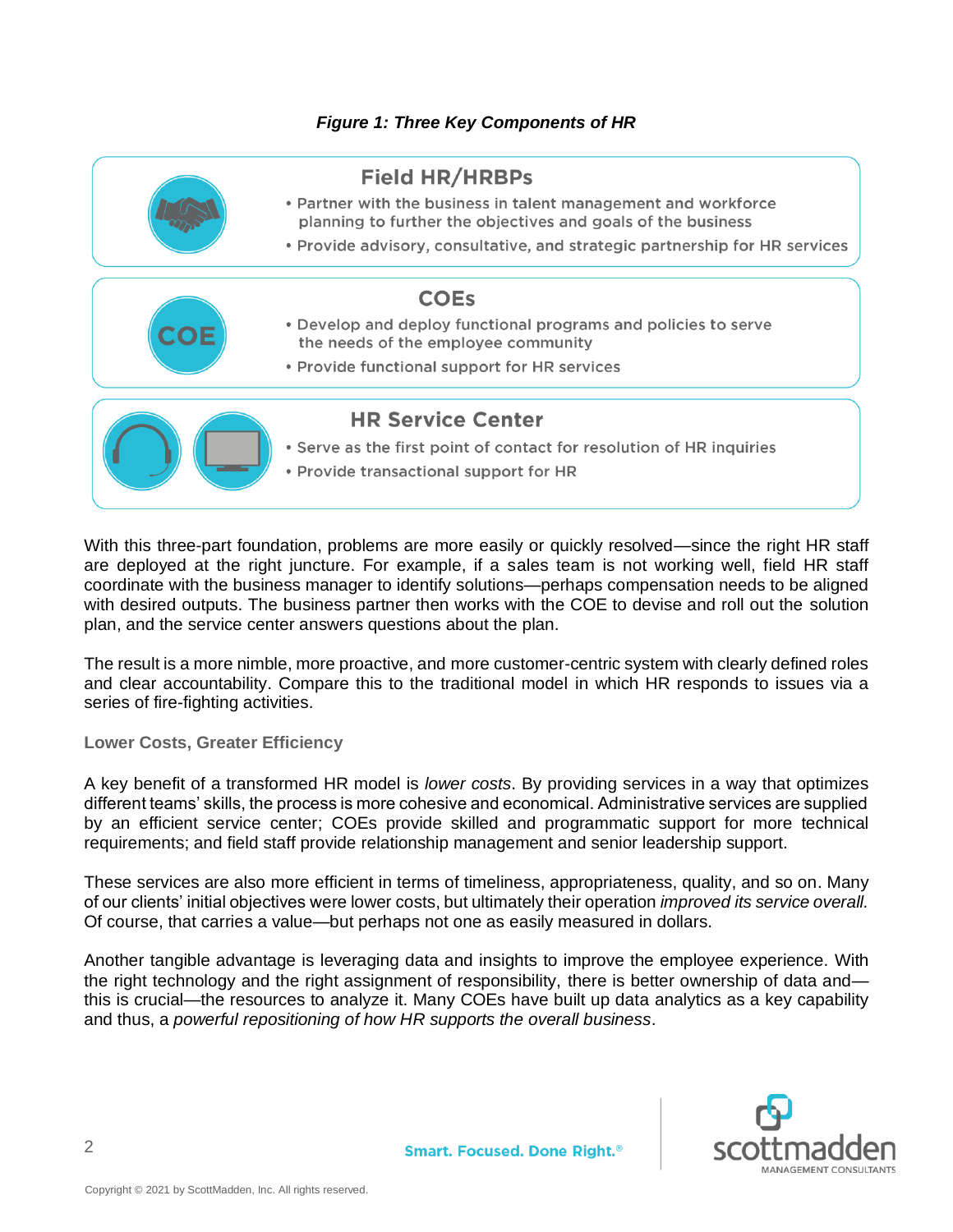#### **Better Customer Experience**

A key strength of a new HR service model is its ability to enable better, more positive experiences for your organization's employees and customer groups.

The new model provides clear entry points for any query. Employees can go to the service center; business leaders with a strategic challenge can consult their HR business partner and tap into the COEs; and business managers and supervisors can partner with the field staff. An improved quality of services means less time spent "answer shopping" in seeking an optimal solution.

**DESIGNING AND IMPLEMENTING THE NEW MODEL**

Redesigning and assembling a best practices HR framework is not an easy transition, which may be why so many organizations shy away from it. Despite the obvious benefits, they tend to fix a little bit here and there, with equally spotty results.

One key challenge is *the lack of experience* in designing and integrating the various pieces of this model. Redesigning a process itself might not sound hard, but now you're redesigning several processes, and you're also harmonizing policies, figuring out the integrations and the dependencies, and so on. Suddenly, it's a bit like a Rubik's cube, and without experienced practitioners to quide the transition, it can feel like a risky endeavor.



## **Step 1: Enlisting Experienced Leaders and Partners**

The first step is to make sure you've got experienced staff—people you've either hired who have done it elsewhere or a respected internal leader who complements their skills with experienced, proven external partners. Without one of these two options, it might take longer, be costlier, and create more stress. Getting it wrong is expensive, and you have one shot to demonstrate a win.



**Step 2: Defining Responsibilities**

The next element of the process is clearly *delineating ownership* of work: What's done in the COEs, what's done in the service center, and what's done by field HR. Specific details are crucial in ensuring unnecessary administrative activities are pulled from the field, which is really the basis of the model's success.



**Step 3: Streamlining Systems and Procedures**

The next critical factor is *harmonizing policies and processes*. For example, it's not unusual to have several different leave or paid-time-off plans. We recently worked with a company with more than 400 of these and brought them down to a dozen. The key is to ensure the number is manageable. Processes also need to be optimized and redesigned so that they work effectively with the new model and the technologies.

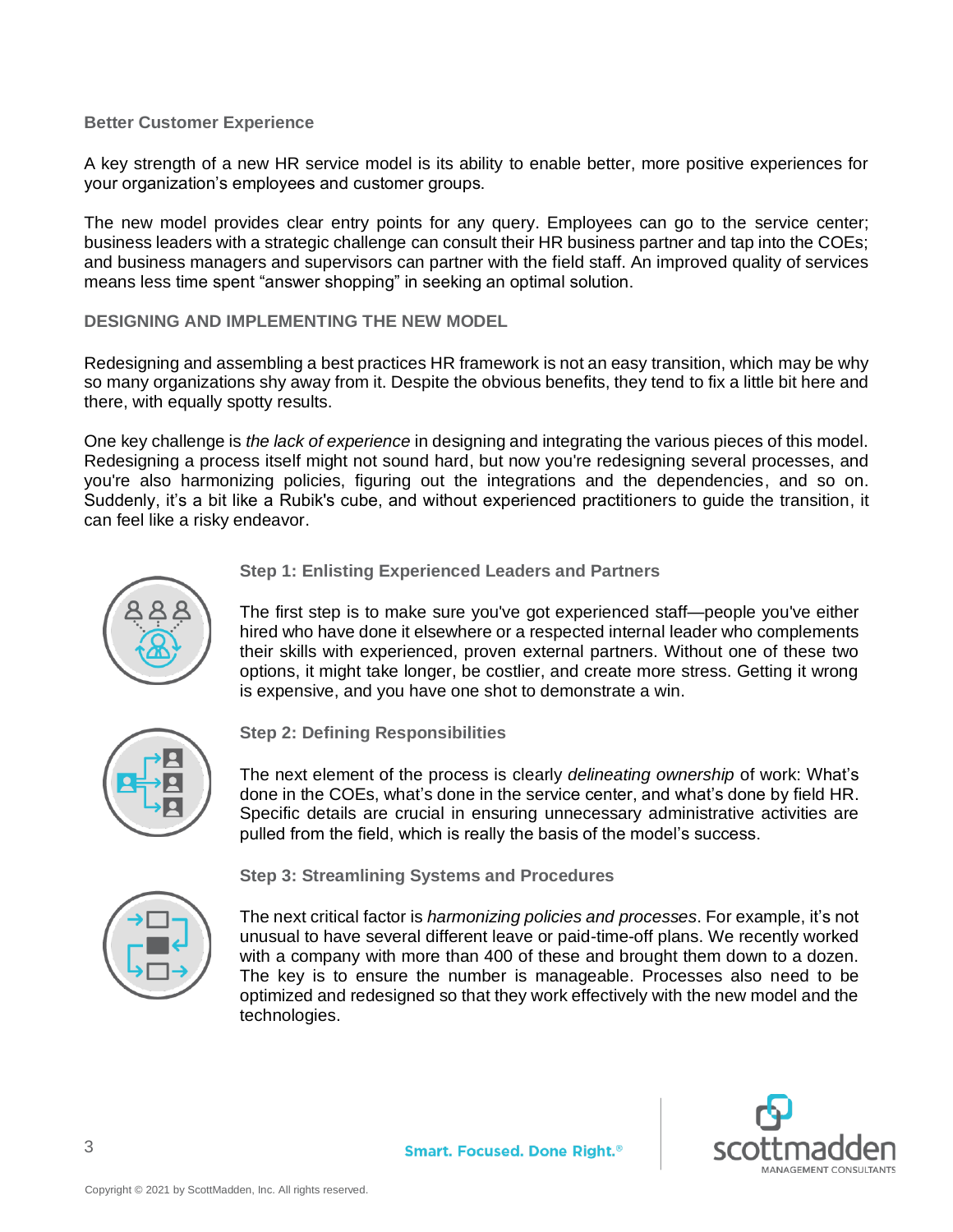# **Step 4: Tailoring Organization Structure**



It is important that a transformative HR service model also *fits the company and its operations*. You cannot just take a theoretical approach and drop a template onto different enterprises. A retail organization requires a different structure to a services business; a fragmented enterprise can't be treated the same as a centralized enterprise.

**Step 5: Aligning Roles with Abilities**

It's tempting to redeploy your old HR team into the new roles, but it is critical that *new HR positions are aligned with the staff's relevant skill sets*.



We know of one organization (not our client at the time) that redeployed existing staff and experienced turnover of the entire HR team within eight months of launch. That's a risky gamble. You must be able to leverage job specialization. The COE needs technical specialists; the service center needs customer-focused transactional or service specialists; and field staff need to be relationship specialists and problem solvers. You cannot magically transform a transactional specialist into a problem solver. It won't work.



**Step 6: Managing Change and Communication**

Last but absolutely not least, don't neglect communications, change management, and training. The biggest source of resistance is often *within the HR group* rather than outside it. You must think and plan well ahead, using internal communications, change management guidance, as well as learning and development programs to fill the gaps.

## **ANTICIPATING AND MANAGING PROBLEMS**

Errors are an unavoidable part of any process. Mistakes in building a new HR model tend to fall into three camps. The first, which we see often, is not getting the right people into the right job. Matching experience and skills to the new requirements is crucial.

A second mistake is allowing administrative work to remain in the field. Again, without the right people in the right jobs, you end up with generalists in the field who are not skilled enough to offer the strategic support their new role promises. Administrative work should move into the service center so staff can focus on strategic business partnering.

A third common mistake is allowing employees to follow traditional patterns and old habits in getting HR support. In a redesigned model, you need to encourage employees to use it as planned, such as using the service center rather than trotting down the hall to see John or Brenda. One solution is to ensure John or Brenda recognizes their redefined role—and getting them to push employees to the service center.

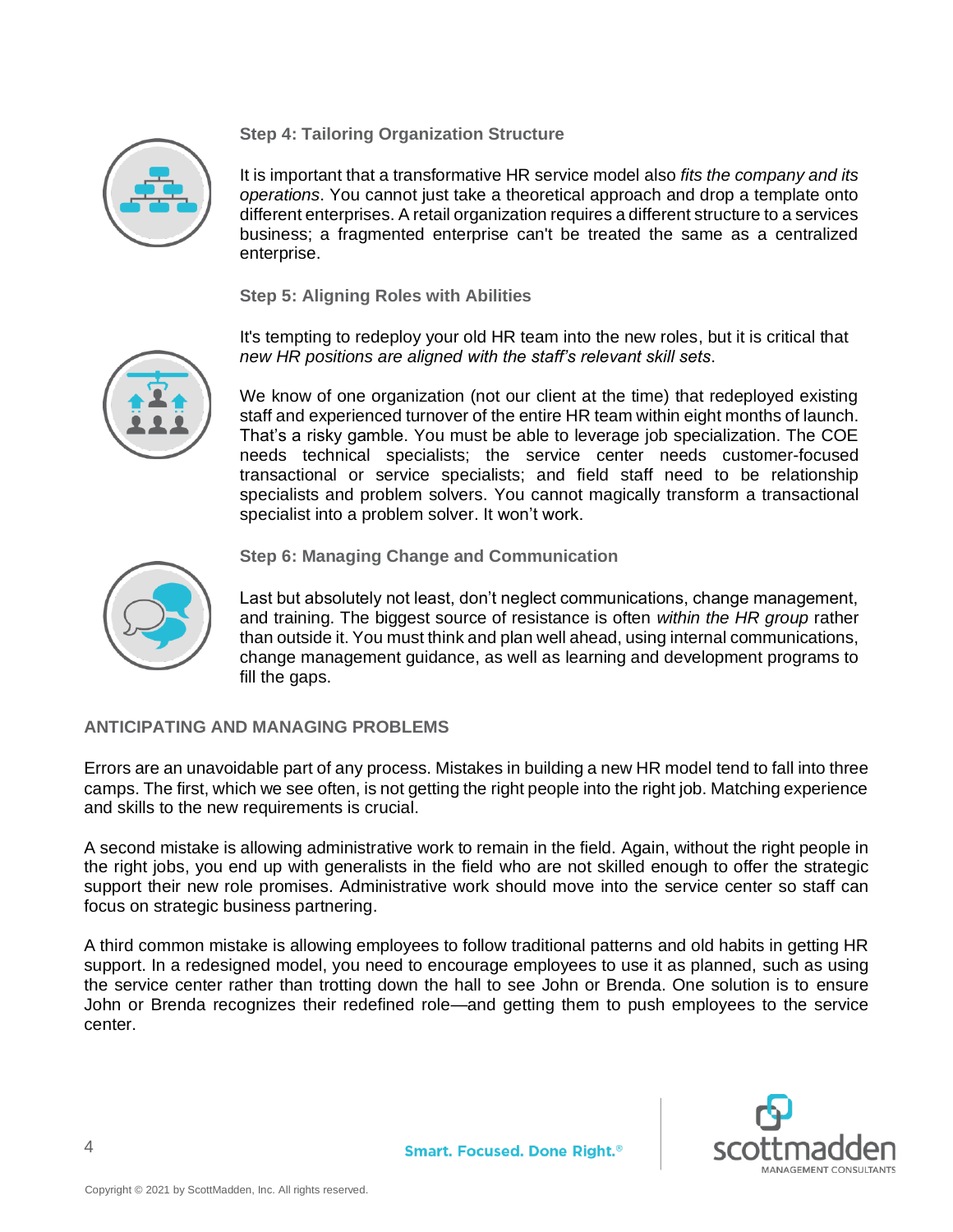# **SUPPORTING THE MODEL WITH TOOLS AND TECHNOLOGY**

A best practices HR model is supported by robust service management technology. Many platform suites offer knowledgebase, case management, portal components, and interaction channels such as chat.

Case management offers ticketing, tracks questions, runs data and analytics, and provides usage reports. With the right integrations, you can tap into all the indicative data you need. The knowledgebase can help employees directly through self-service or serve as the knowledge repository for the center to provide accurate responses to callers.

Portals present a user-friendly entry point for employees. Yet, the portal's real power is its integration with the Human Capital Management system. With the right group structure set up, you can view affiliations and the division of individual employees, which relate to their specific policies and relevant procedures. An example of how service management technologies work together is shown in Figure 2.



*Figure 2 – Integrated Service Management Technologies*

Now that you are familiar the basic components that comprise service management technologies, selecting the right vendor for your organization requires a deliberate, disciplined approach.

Gathering the functional and technical requirements for the organization will act as the foundation to your future state vision. This is typically obtained through focus groups and interviews with key users and IT personnel. Fully documented requirements will lead to a well-developed and thought-out RFI/RFP, while

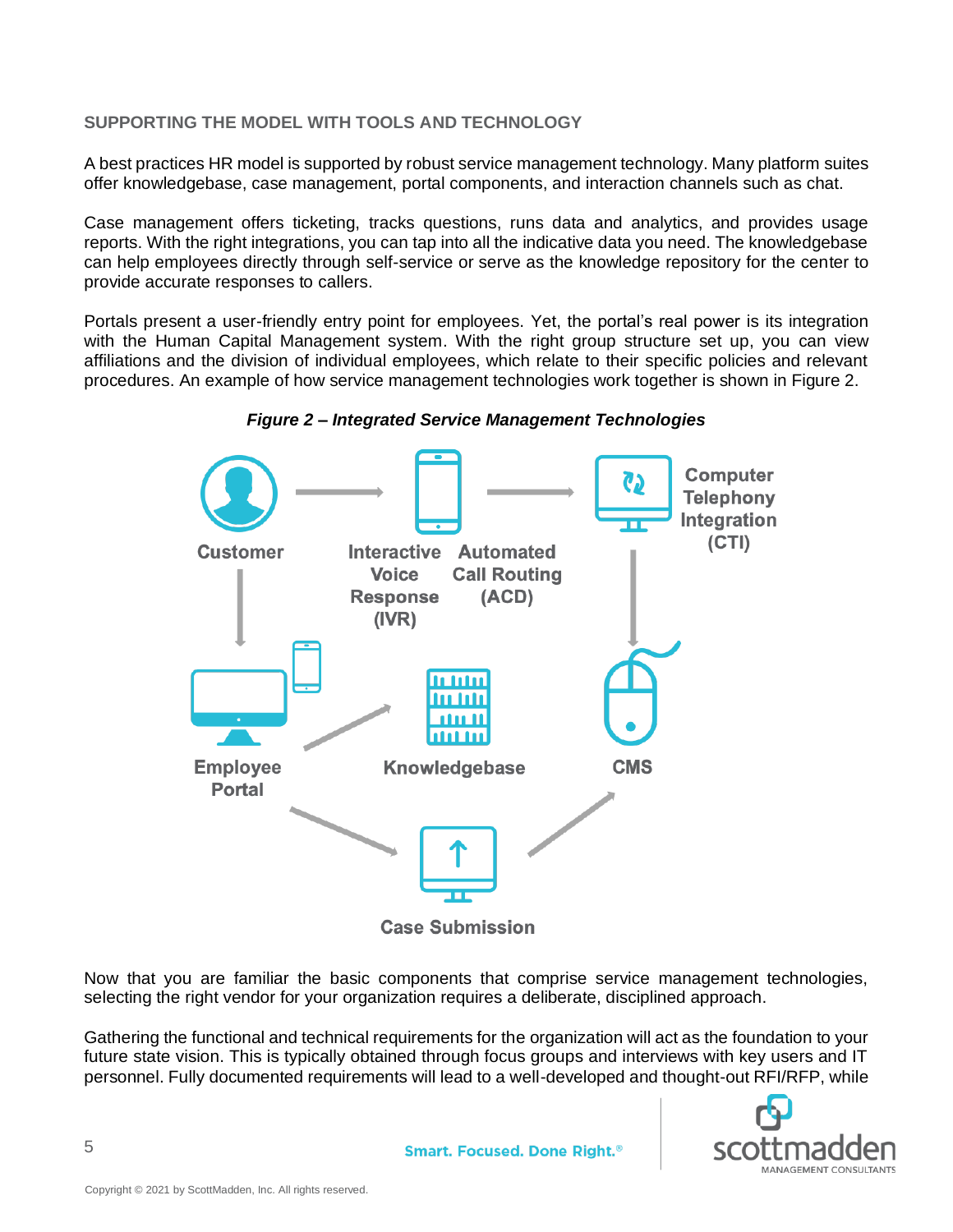in parallel, the requirements can also inform initial vendor identification. When building out the RFI/RFP, typical sections will include a high-level design overview, "use" case examples, and business requirements by process. Lastly, developing a robust rubric or scorecard to evaluate vendors helps remove "gut feel" or the "chance" that the vendor will fulfill your expectations. Be sure to include a live demonstration of the tool as part of the vendor evaluation. Below includes, but is not limited to, additional key criteria when scoring vendors:

- Desired functionality
- One-time and recurring costs
- Time and speed to implement
- Upgrade cycles
- Growth and scale of the platform
- Add-on modules



Implementing your technology is the final step toward a more effective HR delivery model. As with most technology implementations, plan on a strong project team to lead the effort. Typical steps often include, but are not limited to, installing and configuring the system (iterative), integrating the solution with other relevant technologies, testing the technology with use cases, training both the fulfillers and end-users, and finally deploying the solution.

## **SUPPORTING THE MODEL WITH THE RIGHT SKILL SETS**

Your service center needs employees with strong customer service skills and technology skills. In truth, an HR background is not that important in the service center, as questions are primarily answered via technology.

In the field, HR staff need to understand the business and develop strong relationship skills to leverage their business acumen and strategic thinking. Their role is to interact with business leaders, understand their problems, and come up with a solution.

The COEs are where HR technical skills are really fostered and where you can justifiably invest in higher value-add roles—compensation specialists, benefits plan designers, talent acquisition experts, sourcing experience, etc.